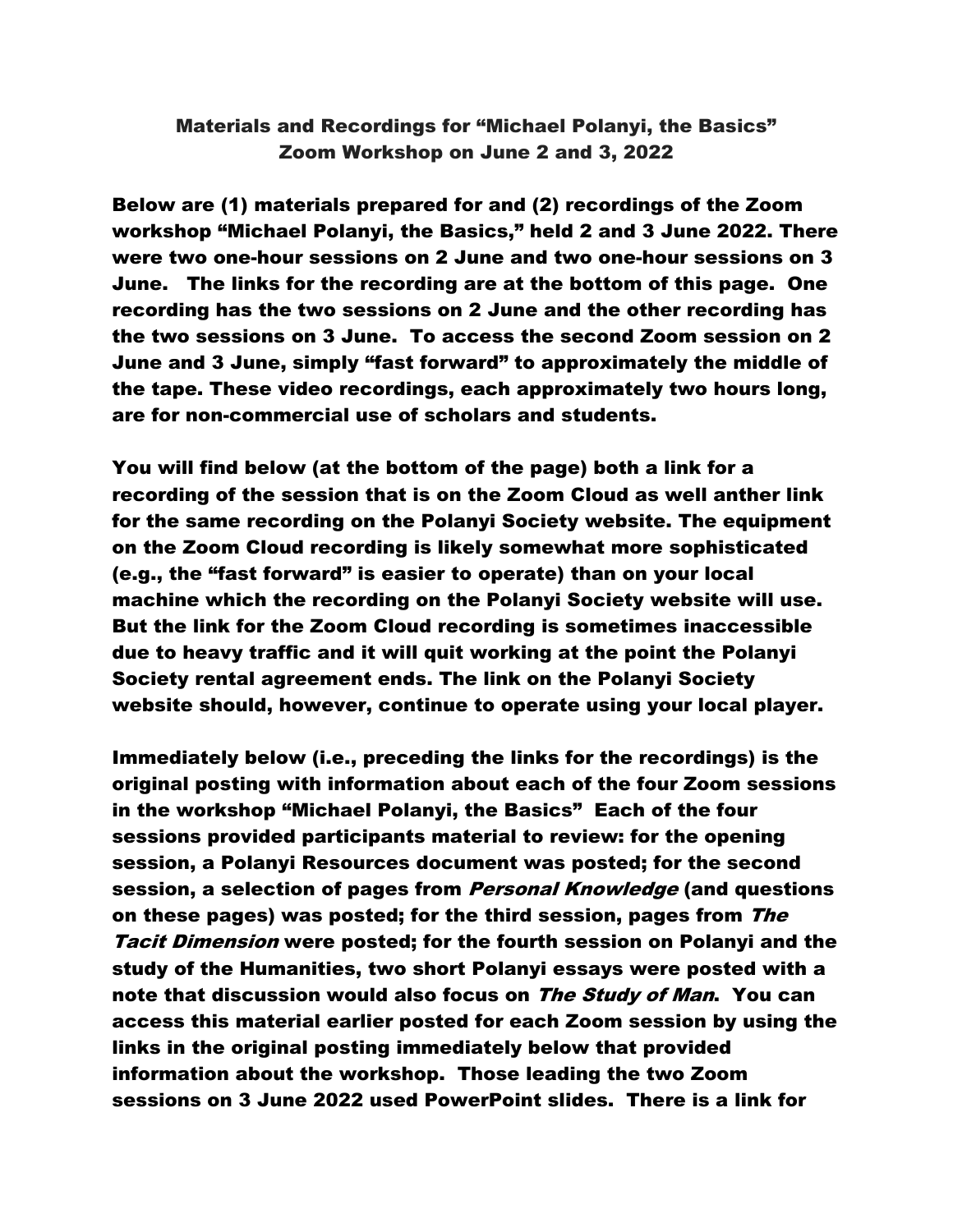## each set of these PowerPoint materials above the link for the video recording for the sessions of 3 June 2022 (at the bottom of this page). The video recording of both sessions on 3 June 2022 also incorporates the PowerPoint slides.

## **Michael Polanyi, the Basics Zoom Workshop on June 2 and 3, 2022**

On June 2 and 3, 2022, there will be two Zoom sessions designed for anyone who is either now beginning to study Michael Polanyi's philosophy or wishes to know more about any of the material being focused upon in any of the four sessions. Anybody is welcome to any of the onehour sessions (two each day, back-to-back), but the discussion will focus on generally useful basic information that should help someone interested in digging into reading Polanyi materials. In addition to an orientation on resources available for helping understand Polanyi's writing, there will be sessions commenting on three books, *Personal Knowledge*, *The Study of Man* and *The Tacit Dimension* as well as some shorter Polanyi essays.

To register, send Gus Breytspraak [\(gus.breytspraak@ottawa.edu\)](mailto:gus.breytspraak@ottawa.edu) and Phil Mullins [\(mullins@missouriwestern.edu\)](mailto:mullins@missouriwestern.edu) an indication of your interest. Questions about this Zoom workshop are invited. A day or two before the sessions, registrants will be sent a Zoom link that will be good for any of the sessions.

Below are listed times for sessions, topics, discussion leaders for the sessions and any further information on specific sessions. Registrants will be provided (either via a link or an e-mail attachment) a set of short readings for each session. Some readings are already posted on the Polanyi Society website [\(polanyisociety.org\)](http://polanyisociety.org/) under the link for this Zoom workshop (or under the links below); other readings will be posted by the middle of May. Any new information on this workshop will also be posted on the Polanyi Society website.

--Thursday, June 2, 2022: 11 a.m. Central Standard Daylight-Saving Time-[-Resources for](http://polanyisociety.org/2022Zoom/June2022Zoom/Polanyi-Resources-Michael-Polany--the-Basics-1May22-master.pdf)  [Studying Polanyi-](http://polanyisociety.org/2022Zoom/June2022Zoom/Polanyi-Resources-Michael-Polany--the-Basics-1May22-master.pdf)-Phil Mullins and Walt Gulick. Participants are invited to review the posted Polanyi resources outline before the session. This document can be scanned or topics of particular interest can be read careful. The outline discusses possibly helpful material under several categories. There are comments about introductions to Polanyi, important Polanyi texts, biographical information, historical/contextual resources, Polanyi journals and their archives, bibliographies, etc. There are many links in the posted document that can be explored in details at a later time, depending on one's particular interests. This is a general orientation session and there will be opportunities to ask questions and discuss matters such as what Polanyi text should one read first.